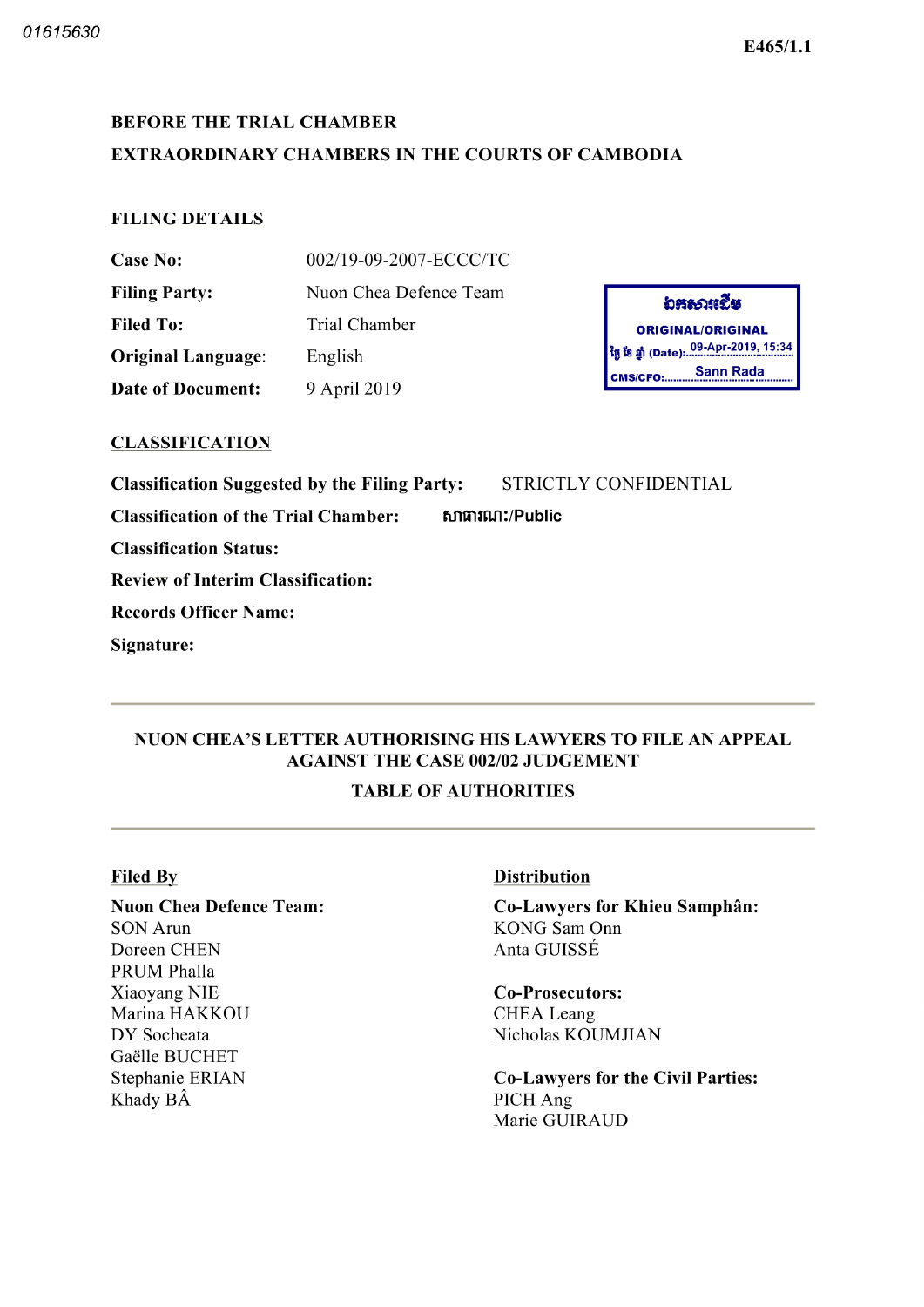## PART 1. ECCC LEGAL COMPENDIUM

 $1.$ ECCC Internal Rules (Rev. 9), revised on 9 Jan 2015.

### PART 2. ECCC FILINGS

#### L. DECISIONS OR ORDERS

- $\overline{2}$ . E270/1, 'Termination of the Proceedings against the Accused IENG Sary', 14 Mar 2013
- 3. E460, 'Order Assigning Experts to Assess the Accused's Fitness to Stand Trial and Scheduling Assessment', 28 Dec 2017.
- $\overline{4}$ . E460/4. 'Sixth Decision on Fitness of the Accused Nuon Chea to Stand Trial', 27 Feb 2018
- 5. E465, 'Case 002/02 Judgement', 16 Nov 2018 [ $sic - 28$  Mar 2019].

### II. OTHER FILINGS

6. F40/1.1, 'Nuon Chea's Urgent first Request for an Extension of Time and Page Limits for Filing his Notice of Appeal Against The Trial Judgement in Case 002/02', 3 Apr 2019

#### PART 3. HUMAN RIGHTS LAW AND JURISPRUDENCE

#### I. UNITED NATIONS DOCUMENTS

- 7. International Covenant on Civil and Political Rights, General Assembly, UN Doc A/6316 (1966), 999 UNTS 171, 16 Dec 1966, (entered into force on 23 Mar 1976).
- 8. World Health Organisation, 'Countries: Cambodia', (Attachment 2).

#### PART 4. MISCELLANEOUS

#### L. ECCC DOCUMENTS

- 9. 'Trial Chamber Summary of Judgement Case 002/02', 16 Nov 2018.
- 10. E10/435/12, 'Examination and Assessment of Mr Nuon Chea's Health', 3 Apr 2019.
- 11. E410/435, 'Daily Medical Report for Nuon Chea', 22 Mar 2019.